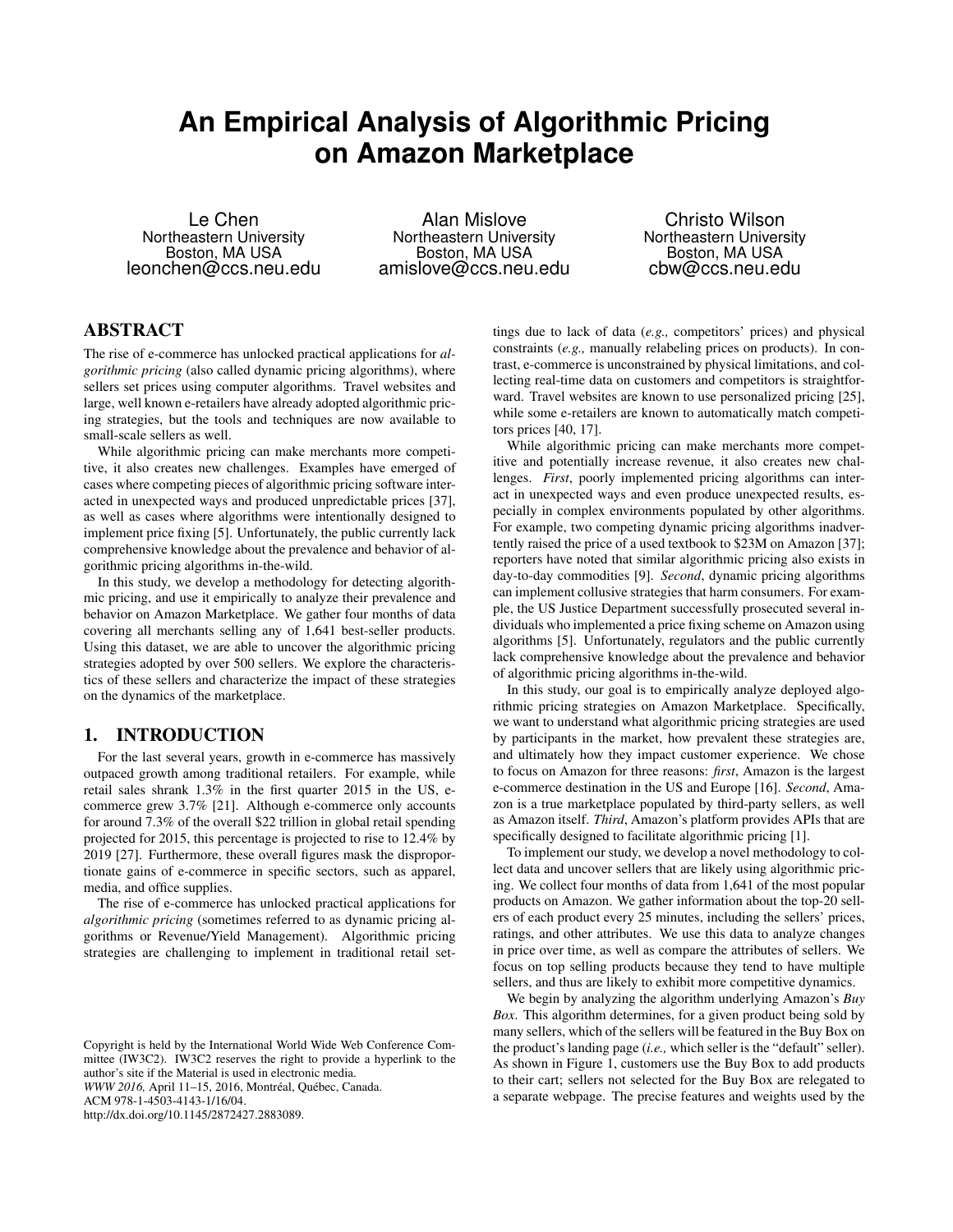Buy Box algorithm are unknown [13], yet the algorithm is of critical importance since 82% of sales on Amazon go through the Buy Box [38]. For our purposes, understanding the Buy Box algorithm is important because sellers may choose dynamic pricing strategies that maximize their chance of being selected by the algorithm.

Next, we examine the dynamic pricing strategies used by sellers in Amazon Marketplace. To identify pricing algorithms, we treat the *target price* of each product (*e.g.,* the lowest advertised price or Amazon's price) as a time series, and use correlative analysis to identify specific sellers whose prices track the target price over time. Overall, we identify over 500 sellers who are very likely using algorithmic pricing.

Finally, we compare the characteristics of algorithmic and nonalgorithmic sellers. We observe that algorithmic sellers appear to be more successful than non-algorithmic sellers: they offer fewer products, but receive significantly higher amounts of feedback (suggesting they have much higher sales volumes). Furthermore, algorithmic sellers "win" the Buy Box more frequently (even when they do not offer the lowest price for a given product), which may further contribute to their feedback scores. However, we also observe that the lowest price and the Buy Box for products with algorithmic sellers are significantly more volatile than for products without any algorithmic sellers. These rapidly fluctuating prices may lead to customer dissatisfaction [9].

In summary, this work makes the following contributions:

- 1. We present a comprehensive overview of dynamics on Amazon Marketplace, including the characteristics of sellers, and frequency of price changes.
- 2. Using Machine Learning (ML), we determine that, among all the variables we can observe, low prices are the most important feature used by the Buy Box algorithm to select sellers, but that customer feedback and ratings are also used.
- 3. We develop a technique to detect sellers likely using algorithmic pricing, and identify 543 such sellers.
- 4. We explore the properties of these sellers, showing they are strategic and successful; they have much higher levels of feedback than other sellers, and are more likely to be featured in the Buy Box.

To facilitate further study, we make our code and data available at

http://personalization.ccs.neu.edu

Outline. The remainder of this paper is organized as follows. § 2 covers background on Amazon and the Amazon Marketplace, and § 3 covers our data collection methodology. § 4 explores the algorithm that Amazon uses to select the Buy Box winner. § 5 presents our algorithm for detecting sellers using algorithmic pricing, and § 6 explores the characteristics and impact of these sellers. § 7 presents related work and § 8 concludes.

## 2. BACKGROUND

We begin by briefly introducing Amazon Marketplace. We focus on the features of the market that are salient to algorithmic pricing, including Third-Party (3P) sellers, the Buy Box, and finally the APIs offered by Amazon Marketplace Web Services.

## 2.1 Amazon Marketplace

Amazon, founded in 1994, is the largest e-commerce website in the US and Europe [27]. Although Amazon began as an online bookstore, it now sells over 20 categories of physical products (even fresh food in select cities [15]), as well as a wide range of digital goods (*e.g.,* downloadable and streaming music, video, and



Figure 1: An example Buy Box on Amazon.

e-books). Overall, Amazon earned \$89B in revenue in 2014, and boasts 244M active customers [22].

Amazon inspires fierce loyalty among customers through their Prime membership program, which gives customers free 2-day shipping (or better) as well as unlimited access to digital streams for \$99/year. Amazon's success is further bolstered by their branded digital devices (Kindle e-readers, tablets, phones *etc.*), which push customers towards Amazon's shopping apps. Because of these customer retention efforts, 44% of online shoppers navigate directly to Amazon to make purchases, rather than using search engines or visiting competing online retailers [35].

3P Sellers and FBA. In addition to acting as a merchant, Amazon also functions as a marketplace for third parties. Amazon claims to have 2M Third-Party (3P) sellers worldwide who sold 2B items in 2014, representing 40% of all items sold via the website [3]. 3P sellers can opt to handle logistics (inventory, shipping, returns, *etc.*) themselves, or they can join the Fulfilled By Amazon (FBA) program, in which case Amazon handles all logistics.

The fee structure for 3P sellers is complicated, and involves five components [4, 6]:

- 1. Seller Fee: "Individual" sellers must pay \$0.99/item sold, or sellers may become "Pro Merchants" for \$39.99/month.
- 2. Referral Fee: Amazon assesses a referral fee on each product sold. The fees vary between 6-45% of the total sale price, depending on the product category. The vast majority of categories have a 15% referral fee. Amazon also enforces minimum referral fees of \$1-\$2/item.
- 3. Closing Fee: Amazon's closing fees vary based on product category, shipping method, and product weight. Media products (books, DVDs, *etc.*) have a flat fee of \$1.35/product. Other products have a \$0.45 + \$0.05/lb fee for standard shipping, or \$0.65 + \$0.10/lb for expedited shipping.
- 4. Listing Fee: High-volume sellers that list more than 2M Stock Keeping Units (SKUs, a seller-specified representation of an item) per month must pay \$0.0005 per active SKU.
- 5. FBA Fee: Sellers that use FBA must pay a \$1.04-\$10.34 packing fee per product depending on its size and type, plus variable per pound shipping fees ranging from \$0.39 for small media items, to \$124.58 for extremely heavy, irregularly shaped items.

As we discuss in § 5, these fees influence the dynamic pricing strategies used by 3P sellers.

#### 2.2 The Buy Box

When customers purchase products from Amazon, they typically do so through the *Buy Box*. The Buy Box is shown on every product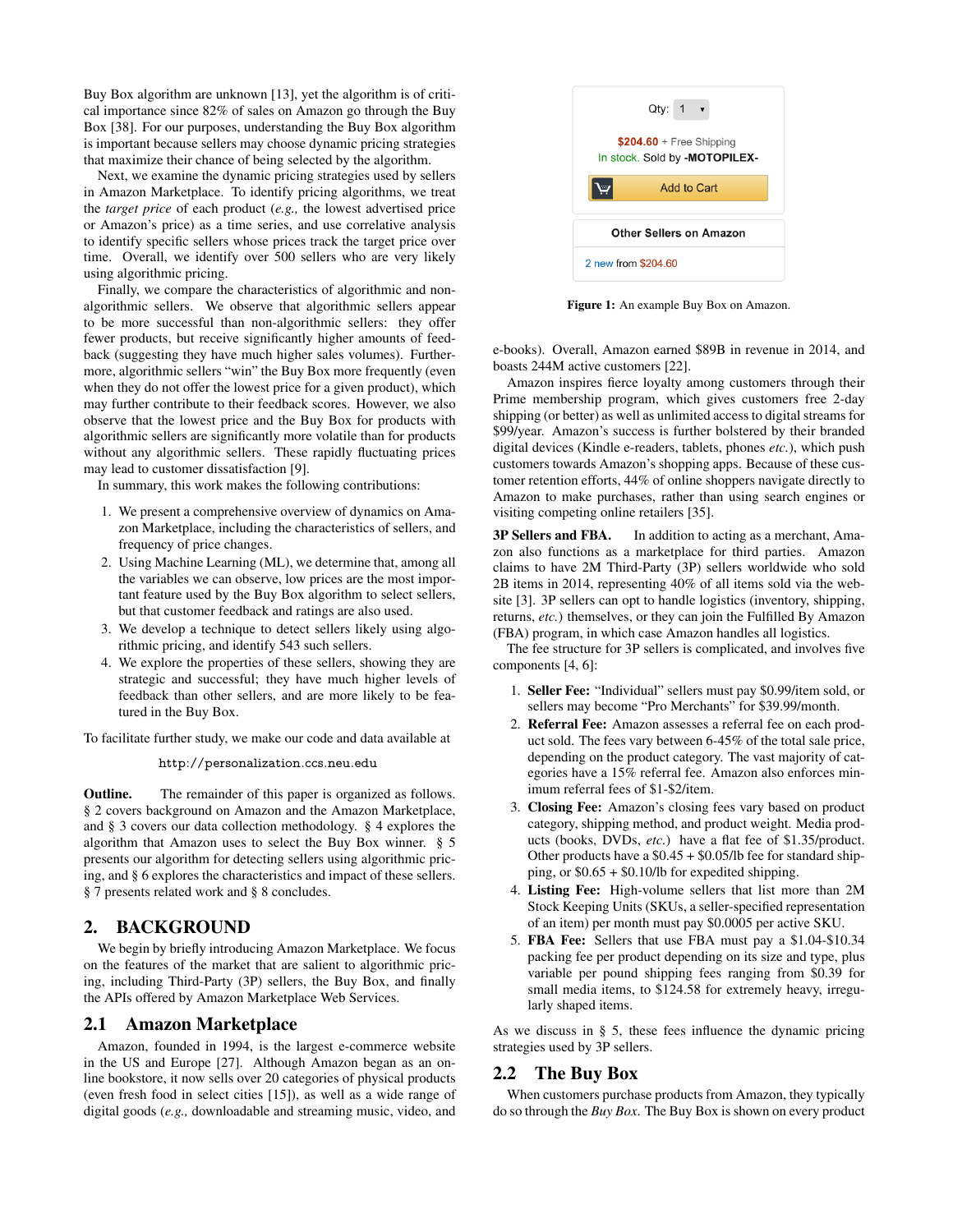

Figure 3: Examples of price jitter (highlighted with arrows) in the Buy Box on a product page.

page on Amazon: it contains the price of the product, shipping information, the name of the seller, and a button to purchase the product. Figure 1 shows an example Buy Box.

However, many products on Amazon are sold by multiple sellers. In these cases, a proprietary Amazon algorithm determines which seller's offer is displayed in the Buy Box. Formally, if product is being offered by *n* sellers with prices  $P = \{p_1, \dots, p_n\}$ , the Buy Box algorithm is a function  $B(P) \to p_i$ , with  $p_i \in P$ . As shown in Figure 1, offers from other sellers are relegated to a separate webpage (an example is shown in Figure 4).

Given the prominent placement of the Buy Box, it is not surprising that 82% of sales on Amazon go through it [38]. This has made the underlying algorithm the focus of much speculation by 3P sellers [13]. Although Amazon has released some information about the features used by the Buy Box algorithm (*e.g.,* prices, shipping options and speed) [7], it is unknown whether this feature list is complete, or what the weights of the features are.

Because "winning" the Buy Box is so critical for making sales on Amazon, sellers may use dynamic pricing strategies that give them an advantage with respect to being chosen by the algorithm. Thus, we use Machine Learning (ML) to examine the Buy Box algorithm in-depth in § 4.

#### 2.3 Amazon Marketplace Web Service

Amazon offers an array of tools to help 3P sellers manage product inventory. The most sophisticated of these tools is the Amazon Marketplace Web Service (MWS), which is a set of APIs for programatically interfacing with the marketplace. MWS includes functions for listing products, managing inventory, and changing

| New from \$49.99 (Save 58%)<br>All                   |                                                              | Used from \$34.74 (Save 71%)                                                                                                                                                                                             |                                                                                                            |                                                                                 |
|------------------------------------------------------|--------------------------------------------------------------|--------------------------------------------------------------------------------------------------------------------------------------------------------------------------------------------------------------------------|------------------------------------------------------------------------------------------------------------|---------------------------------------------------------------------------------|
| $\mathcal{P}$ rime<br>Show only:<br>Price + Shipping | Sorted by:<br>Free shipping<br><b>Condition (Learn More)</b> | Price + Shipping :<br><b>Delivery</b>                                                                                                                                                                                    | Seller Information                                                                                         | <b>Buving Options</b>                                                           |
| \$49.99 Aprime<br>+ \$3.12 estimated tax             | <b>New</b>                                                   | · Usually ships within 1 - 3 weeks.<br>Free Two-day Shipping<br>٠<br>Domestic shipping rates and<br>٠<br>return policy.                                                                                                  | amazon.com                                                                                                 | Add to cart<br>or<br>Two-Day 1-Click<br>Ship to:<br>Home<br>$\div$              |
| \$59.99 Aprime<br>+ \$0.00 estimated tax             | <b>New</b>                                                   | FULFILLMENT BY AMAZON *<br>In Stock.<br>Free Two-Day Shipping: Get it<br>Tuesday, October 20 ( order within<br>14hr 15min )<br>• Domestic shipping rates and<br>return policy.                                           | <b>ELS Enterprises</b><br>****** 91%<br>positive over the past<br>12 months, (35 total<br>ratings)         | Add to cart<br>Ιv<br>or<br>Two-Day 1-Click<br>Ship to:<br>Home<br>$\div$        |
| \$61.99 Aprime<br>+ \$0.00 estimated tax             | <b>New</b>                                                   | <b>FULFILLMENT BY AMAZON</b><br>$\;$<br>In Stock.<br>· Free Two-Day Shipping: Get it<br>Tuesday, October 20.<br>. Order within 9hr 15min for these<br>delivery dates.<br>· Domestic shipping rates and<br>return policy. | <b>AMAZING MOBILE</b><br><b>音音音音音 94%</b><br>positive over the past<br>12 months. (4,133 total<br>ratings) | Add to cart<br>lν<br>or<br><b>Two-Day 1-Click</b><br>Ship to:<br>Home<br>$\div$ |

Figure 4: An example *New Offers* page on Amazon, listing all sellers for a given product.

prices.<sup>1</sup> MWS also has a subscription API, that allows sellers to receive near real-time price updates for specified products. Each update includes aggregated information about the lowest 20 prices offered for a product (or less, if there are fewer than 20 offers).

In addition to MWS, Amazon also has a web-based price matching tool for 3P sellers [8]. This tool allows a 3P seller to set a product's price equal to the lowest competing offer. However, this tool only adjusts the product's price *once*: if the lowest price changes again, the seller's price is not automatically reduced as well.

Seller Platforms. The capabilities of MWS are clearly designed to facilitate dynamic pricing. Companies like Sellery, Feedvisor, Appeagle, RepriceIt, and RepricerExpress leverage MWS to offer subscription-based services for 3P sellers that combine inventory management with dynamic pricing capabilities. These services enable any merchant to easily become a 3P seller and leverage sophisticated dynamic pricing strategies. We discuss the types of strategies offered by these services in greater detail in § 5.

## 3. DATA COLLECTION

The goal of our study is to analyze the dynamic pricing strategies being used by sellers on Amazon. To achieve this goal, we require longitudinal data about sellers and their prices—ideally for a large number of products—in the marketplace. In this section, we describe our data collection process, including specific challenges that we needed to overcome to obtain useful, representative data.

#### 3.1 Obtaining Sellers and Prices

We would ideally have liked to use the Amazon Marketplace Web Services (MWS) API to collect the seller and price information for products. Unfortunately, we found that the API did not meet our requirements for two reasons: the API does not return the identity of 3P sellers (just their chosen price), and the API is heavily rate-limited.

Instead, we used *web scraping* to obtain information on the active sellers and their prices. Specifically, for each product we examine, we crawled the *New Offers* page<sup>2</sup> (the page that is linked to in Figure 1 if one clicks on "2 new", shown in Figure 4). This page lists all 3P sellers, their prices, their shipping costs, and their reviews (number of reviews and average score). Unfortunately, this information is paginated into 10 3P sellers per page; we describe below how we handle cases where there are more than 10 3P sellers.

In addition to scraping the *New Offers* pages for products, we also scraped the product pages themselves. We use the data from the product pages to analyze the Buy Box algorithm in § 4.

<sup>1</sup>Amazon's documentation stipulates that sellers may only update prices every 20 minutes [2].

 $2$ In this study, we only focus sellers who offer new items; used items are not covered, and we leave them to future work.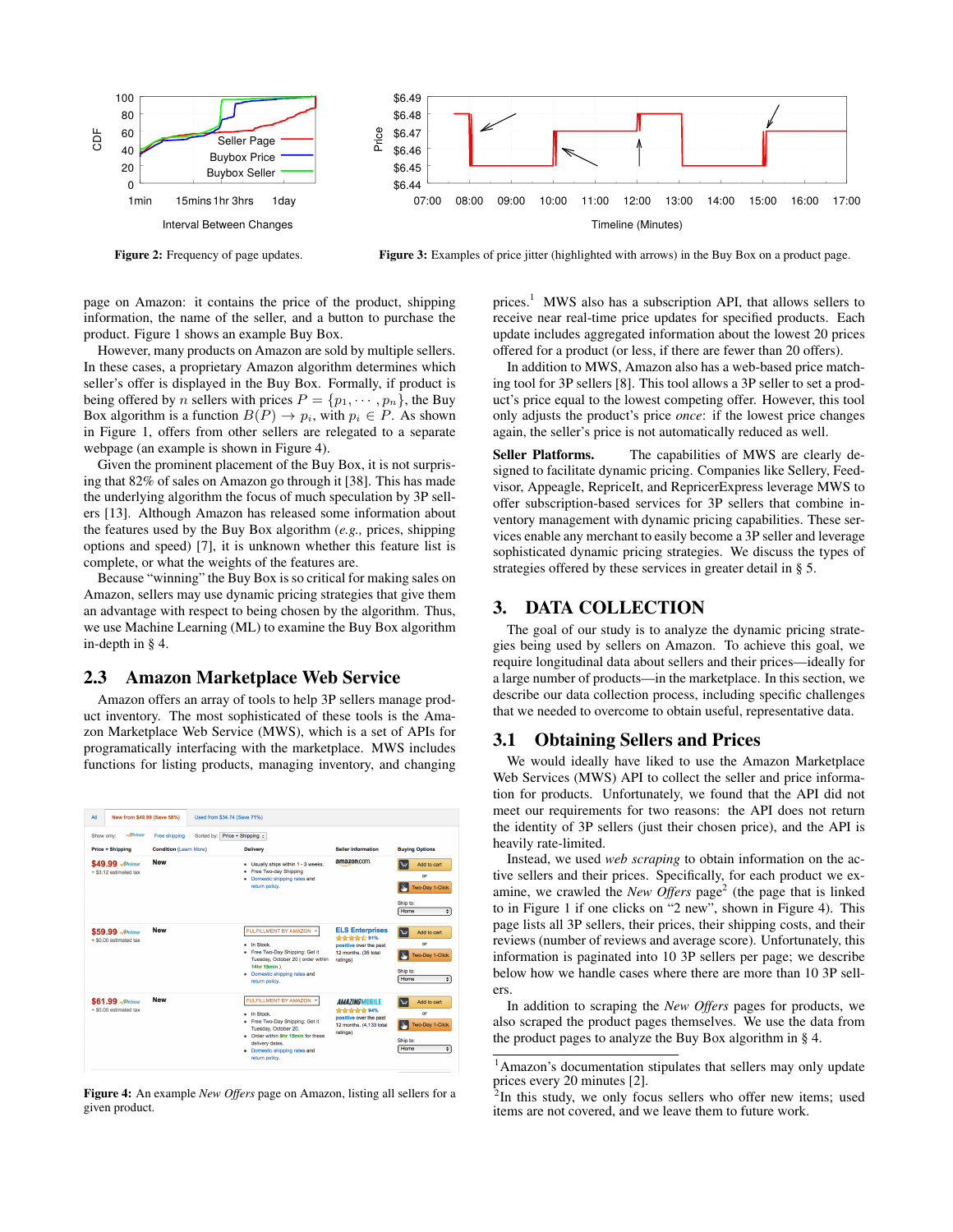

Figure 5: Cumulative distribution of product prices.

Figure 6: Cumulative distribution of number of sellers per product.

Figure 7: Correlation between price and rank (1 is perfect correlation, -1 is anti-correlation).

Calculating Prices. It is important to note that the *New Offers* page lists both the *base price* and the *total price* (*i.e.,* price including the lowest-cost shipping option) for each seller. Throughout the paper, when we refer to "price", we are referring to the total price. We do this as Amazon uses total price when users explicitly sort products by price; users cannot search or sort by base price alone.

## 3.2 Determining Crawling Frequency

Because 3P sellers (and Amazon) can change their price at any time, we need to decide how frequently we will crawl each page. To do so, we create a high-resolution dataset that will help to illuminate the tradeoff between crawling resolution and frequency. Specifically, we randomly selected 5 products from the best-seller products<sup>3</sup> and crawled their product page and the first 2 seller pages (covering up to 20 sellers) once per minute for 3 days.

We first examine how frequently sellers' prices change and how frequently the Buy Box is updated. We plot the cumulative distribution of inter-update times for sellers, the Buy Box price, and the Buy Box seller in Figure 2. We observe that the updates are surprisingly dynamic: 40% of price changes occur within a minute of the previous price change, with a long tail of update times. To explore the origins of this high level of dynamicity, we plot a timeseries of the Buy Box price of an example product in Figure 3 (we observed similar behavior for other products, but do not include them due to space constraints).

We observe that the price appears to change five times in this timeseries, but that old prices sometimes briefly reappear after a price change. This result is likely due to Amazon's distributed infrastructure; Amazon states that it can take up to 15 minutes for all systems to converge to the new price. Thus, the very rapid price "jitters" are likely caused by transient inconsistencies in Amazon's infrastructure, rather than actual price changes by sellers.<sup>4</sup>

Using these results, we select a crawling frequency. As a tradeoff between number of products and crawling frequency, we choose to cover more products at longer intervals. As shown in Figure 2, most changes happen either on very short timescales (< 1 minute; likely Amazon inconsistencies) or very long timescales (> 30 minutes). We therefore choose a crawling frequency of every 25 minutes.

# 3.3 Selecting Products

Next, we turn to selecting the products to study. Recall that we are aiming to study dynamic pricing; not all products are equally likely to have such sellers, so we focus on best-selling products since they are likely to have many competing sellers. We conduct two separate crawls that have different characteristics.

First Crawl (*Crawl1*). Our first crawl was conducted between September 15, 2014 and December 8, 2014. We select 837 bestselling products that had at least two sellers at the beginning of the crawl. For this crawl, we downloaded *all* seller pages, but did not download the product page (containing the Buy Box).

Second Crawl (*Crawl2*). We conduct a second crawl between August 11, 2015 and September 21, 2015. We select 1,000 bestselling products to study, and downloaded both the product page (containing the Buy Box) and the first two pages of 3P sellers (typically, but not always, containing the 20 sellers with the lowest prices). We choose to only download the first two pages of sellers, as we found the sellers who change their prices often (suggesting dynamic pricing algorithms) were within the first two pages 96% of the time. Thus, downloading only the first two pages massively reduces the amount of data we need to collect while still capturing most of the "interesting" behavior.

It is important to note that the first and second crawls cover different products, as the best-selling products change over time: there are 196 products in common between the two crawls. As shown in Figures 5 and 6, the overall characteristics of prices and sellers are very similar between the two crawls despite the time difference (details of these Figures are discussed in the next section).

## 3.4 Limitations

There are two noteworthy limitations to our dataset. First, our dataset is biased (by design) towards best-selling products. To briefly quantify this bias, we randomly sampled 2,158 products from a public listing of all Amazon products.<sup>5</sup> We compare the product price and the number of sellers in Figures 5 and 6; as expected, we observe that our best-sellers show many more sellers than random products, as well as somewhat lower prices.

Second, we crawled data from Amazon using browsers that were not logged-in to Prime accounts. Although the exact number of Prime members is unknown, estimates place it at around 20–40% of all Amazon's customers [23]. Thus, our dataset should accurately reflect what the majority of Amazon users see. However, Amazon may alter pages for Prime users, typically to highlight sellers and products that are eligible for expedited Prime shipping. Thus, some of our analysis and conclusions may not extend to Prime users.

 $3$ http://www.amazon.com/Best-Sellers/zgbs, Best-seller products come from 23 departments from Amazon, such as Appliances, Beauty, Electronics, etc. Altogether there are 1,790 best-seller products (we exclude digital goods such as e-books, downloadable music, and gift cards).

<sup>&</sup>lt;sup>4</sup>To further verify these results, we set up an Amazon Individual Seller account, listed several products, and changed their prices at specific times. We found that when prices are in an inconsistent state, a customer cannot add the item to their shopping cart (*i.e.,* even though a customer may see an outdated price, the customer is not able to add the product to their cart at the old price).

<sup>5</sup>https://archive.org/details/asin\_listing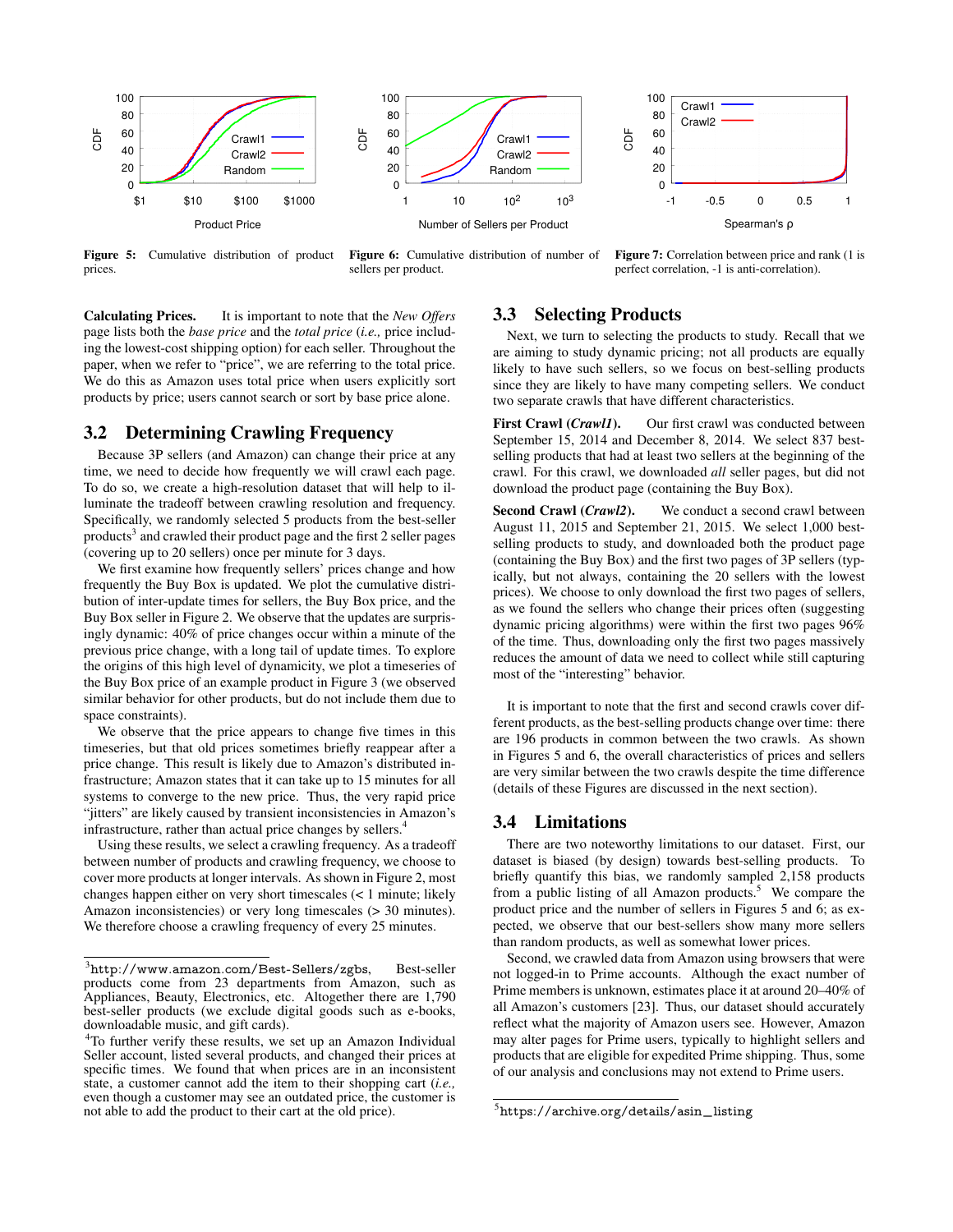



Figure 8: Cumulative distribution of changes to the Buy Box price and winner, per product.

Figure 9: Probability of winning the Buy Box for sellers at different ranks.

Figure 10: Buy Box winner prediction accuracy for products with different numbers of sellers.

# 4. THE BUY BOX

We begin our analysis by exploring how Amazon's systems evaluate sellers. *First*, we briefly examine Amazon's seller ranking algorithm, and follow up by characterizing the dynamics and behavior of the Buy Box. In both cases, we observe that Amazon uses non-trivial strategies to evaluate sellers (*i.e.,* price is not the only factor that impacts ranking and selection for the Buy Box). *Second*, we conduct an in-depth investigation of the features and weights that drive the Buy Box algorithm. Understanding the Buy Box algorithm is crucial, since it may influence how sellers choose dynamic pricing strategies.

Note that in this section, we only use data from Crawl2, since it contains Buy Box winners and seller rankings.

## 4.1 Seller Ranking

As shown in Figure 4, Amazon explicitly *ranks* all sellers for each product on the *New Offers* page. However, the Buy Box winner is not necessarily the seller who is ranked the highest. Thus, we first examine the seller ranking algorithm as it offers clues as to how Amazon chooses to weigh various seller features.

We collect the rankings for all products in our dataset, and calculate Spearman's Rank Correlation  $(\rho)$  between the ordered list of sellers returned by Amazon, and the list of sellers sorted by price, for each product in our dataset. If the lists perfectly correspond (*i.e.*, Amazon returns sellers sorted by price), then Spearman's  $\rho$ will equal 1. Contrary to our expectations, Amazon does not always sort sellers by price. As shown in Figure 7, around 20% of products have correlation <1. This result gives us our first clue that Amazon's systems take additional seller attributes into account (besides price) when making decisions.

#### 4.2 Behavior of the Buy Box Algorithm

Next, we examine the empirical behavior of the Buy Box, starting with dynamics over time. Figure 8 plots the number of changes to the price and seller in the Buy Box for all products in the Crawl2 dataset over the six weeks of observation. We immediately see that most products see a number of changes: only 13% of products have static Buy Box prices over the entire period, while 50% of products have more than 14 changes. However, we see fewer changes to the Buy Box winner: the seller winning the Buy Box is constant for 31% of products. Thus, for many products, the Buy Box winner and price is highly dynamic; some products even experience hundreds of changes, or many more than one per day.

Next, we examine the relationship between seller rank (from the *New Offers* page) and the winner of the Buy Box. Figure 9 shows the fraction of sellers at different ranks that "win" the Buy Box, *i.e.,* are chosen by the algorithm. Rank zero means they are the first seller in the list. Surprisingly, only 60% of the top-ranked sellers win the Buy Box, and there is a long tail of sellers at higher ranks that win. Recall that we have already shown that Amazon does not rank sellers solely on prices (see Figure 7). Taken together, these results show that Amazon's systems take additional characteristics beyond price into account when evaluating sellers.

## 4.3 Algorithm Features and Weights

In the previous section, we demonstrated that the Buy Box algorithm uses features beyond just price to select the Buy Box winner. In this section, we use Machine Learning (ML) to try to infer some of the features and weights used by the Buy Box algorithm.

Model and Features. To facilitate our analysis, we model the Buy Box as a prediction problem. Specifically, for a product offered by  $n$  sellers, each of which is characterized by a feature vector, our goal is to predict which seller will be chosen to occupy the Buy Box. Given our dataset, we construct a feature vector for each seller containing the following seven features:

- 1. *Price Difference to the Lowest*: difference between the seller's price and the current lowest price for the product.
- 2. *Price Ratio to the Lowest*: ratio between the seller's price and the current lowest price of the product.
- 3. Average Rating: average customer rating<sup>6</sup> of the seller.
- 4. *Positive Feedback*: positive feedback percentage for the seller.
- 5. *Feedback Count*: total feedback count for the seller.
- 6. *Is the Product FBA?*: true if the seller uses FBA.
- 7. *Is Amazon the Seller?*: true if the seller is Amazon.

According to Amazon's documentation, as well as speculation from 3P sellers, other features are possibly used by the Buy Box algorithm [13, 7]. This includes sales volume, response time to customer inquiries, rate of returns and refunds, and shipping times. Unfortunately, we cannot measure these features, and thus cannot quantify their impact on the Buy Box algorithm. However, as we will show, even without these features we are able to achieve high prediction accuracy, suggesting that our data does capture the many important seller features.

Classifier Selection. We leverage a Random Forest (RF) classifier to predict whether a specific seller of a product wins the Buy Box. RF is an ensemble classifier that achieves low bias and low variance by aggregating the decisions from a large number of lowcorrelated decision trees with different feature combinations and bagging samples [36]. Furthermore, RF is an ideal classifier for our task because it outputs interpretable measures of feature importance (calculated as the average of the Gini index among all splits in the trees). In contrast, other classifiers, such as kernel-based SVM, are harder to interpret.

 ${}^{6}$ Fully described in § 6.1, the rating and feedback of a seller come from customer surveys asking for a star rating (0–5 stars) and specific questions about the customer's experience.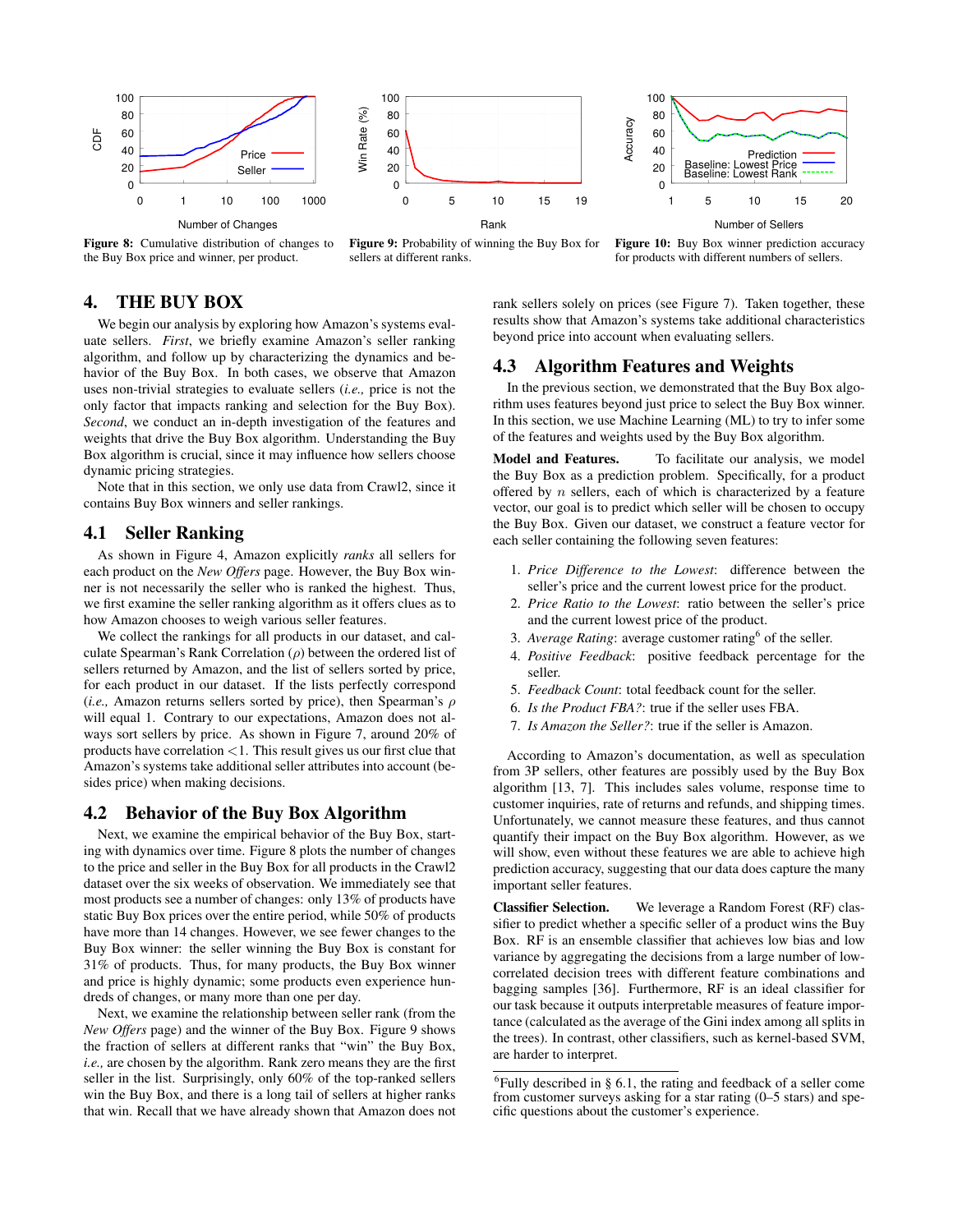| Feature                        | Weight |
|--------------------------------|--------|
| Price Difference to the Lowest | 0.36   |
| Price Ratio to the Lowest      | 0.33   |
| Positive Feedback              | 0.10   |
| Is Amazon the Seller?          | 0.10   |
| Feedback Count                 | 0.06   |
| <b>Average Rating</b>          | 0.03   |
| Is the Product FBA?            | 0.02   |

Table 1: Relative importance of different features in winning the Buy Box, as determined by our RF classifier.

Evaluation. Figure 10 shows the accuracy of our RF classifier at predicting the winner of the Buy Box (using 10-fold crossvalidation) for all products in Crawl2, as a function of the number of sellers for a given product. Obviously, it is trivial to achieve 100% accuracy in the 1-seller case; however, we see that the classifier achieves 75–85% accuracy even in the most challenging cases with many sellers.

To put the accuracy results of our classifier in perspective, Figure 10 also depicts the accuracy of two naïve *baseline* classifiers. One baseline classifier always predicts that the seller with the lowest price will win the Buy Box (if there are multiple sellers offering the same lowest price, it chooses the lowest ranked one), while the other chooses the lowest ranked seller. Both baselines only achieve 50–60% accuracy, which reconfirms that price is not the sole feature used by the Buy Box algorithm, and also highlights the impressive predictive power of our RF classifier.<sup>7</sup>

Feature Weights. Finally, we examine the weights calculated for each feature by our RF classifier. Higher weights mean that the feature is more predictive of who will win the Buy Box. As shown in Table 1, the two price-based features are significantly more important than other features. However, the seller's positive feedback and feedback count are also important metrics for winning the Buy Box. Interestingly, we observe that using FBA has low importance, which contradicts conventional wisdom about how the Buy Box algorithm functions [13]. However, it is possible that FBA is an important factor in cases where the customer is an Amazon Prime member, since FBA confers free shipping for Prime users.

Although we observe that "being Amazon" does confer some advantage, we caution that this does not necessarily mean that Amazon has tilted the Buy Box algorithm in their favor. Recall that Amazon's Buy Box documentation states that the algorithm uses several features that we are unable to measure, such as sales volume [7]. It is possible that Amazon scores highly in these missing features, which manifests in our classifier as additional weight in the "Amazon is the Seller" feature.

Overall, we observe that Amazon's algorithm for choosing the winner of the Buy Box is a combination of a number of undocumented features and weights. We are able to gain some visibility into this algorithm, with the results indicating that price, seller feedback, and feedback count are all important features. These results suggest that sellers who use algorithmic strategies to maintain low prices relative to their competitors are likely to gain a large advantage in the struggle to win the Buy Box.

#### 5. DYNAMIC PRICING DETECTION

We now turn to detecting algorithmic pricing on Amazon Marketplace. We note that doing so is non-trivial, as external observers

|                     | Threshold $= 10$ |          | Threshold $= 20$ |          |
|---------------------|------------------|----------|------------------|----------|
| <b>Strategy</b>     | <b>Sellers</b>   | Products | <b>Sellers</b>   | Products |
| <b>Lowest Price</b> | 726              | 544      | 426              | 408      |
| Amazon Price        | 297              | 2.77     | 176              | 183      |
| 2nd Lowest Price    | 721              | 494      | 425              | 370      |
| Total               | 918              | 678      | 543              | 513      |

Table 2: Number of sellers and products with detected algorithmic pricing, based on two different change thresholds. We use a change threshold of 20 unless otherwise stated.

such as ourselves are only able to measure the prices offered by sellers (and not their usage of the Amazon Marketplace API, *etc*). Moreover, we lack ground truth on which sellers are using algorithm pricing. Therefore, we build a detection algorithm that tries to locate sellers that *behave* like "bots", *i.e.,* sellers where the prices they set and the timing of changes suggest algorithmic control.

#### 5.1 Methodology

We hypothesize that sellers using algorithmic pricing are likely to base their prices at least partially on the prices of other sellers. This makes sense intuitively: for example, a seller who always wants to offer the lowest on a specific product must set their price relative to the competitor with the lowest price. Thus, we first define several *target prices* that the seller could match against. We motivate our selection of target prices by examining popular repricing software for Amazon Marketplace,<sup>8</sup> and choose three target prices for each product: lowest price, Amazon's price, and the second lowest price.<sup>9</sup>

For a given seller/product pair  $(s, r)$ , we construct a time series of the prices  $p_i$  offered by the seller at time  $t_i$ :

$$
S_r = \{(t_0, p_0), (t_1, p_1), \cdots, (t_m, p_m)\}\
$$

We also construct three target price time series, corresponding to the lowest price  $p_i^{low}$ , the 2nd lowest price  $p_i^{2nd}$ , and Amazon's price  $p_i^{amzn}$  for r at each time  $t_i$ :

$$
LOW_r = \{(t_0, p_0^{low}), (t_1, p_1^{low}), \cdots, (t_m, p_m^{low})\}
$$
  

$$
2ND_r = \{(t_0, p_0^{2nd}), (t_1, p_1^{2nd}), \cdots, (t_m, p_m^{2nd})\}
$$
  

$$
AMZN_r = \{(t_0, p_0^{anzn}), (t_1, p_1^{amzn}), \cdots, (t_m, p_m^{amzn})\}
$$

Note that when we construct the three target price time series, we exclude the prices offered by s. For example, if s always offers the lowest price for  $r$ , then  $LOW_r$  will actually contain the secondlowest price for  $r$  at each time  $t_i$ . This exclusion rule also prevents us from comparing Amazon's prices against themselves. Finally, note that Amazon does not sell all products in our dataset, thus only a subset of seller/product pairs include  $AMZN_r$ .

Once we have constructed the time series corresponding to  $(s, r)$ , we calculate the similarity between  $S_r$  and  $LOW_r$ ,  $2ND_r$ , and  $AMZN_r$  (respectively) using Spearman's Rank Correlation. When  $\rho$  is large, it means that the price changes contained in the pair of time series occur at the same moments, and that the magnitude of the price changes are relatively constant. We mark pairs with  $\rho \geq 0.7$  (the empirical cutoff of a strong positive correlation) and p-value ≤ 0.05 as *algorithmic pricing candidates*.

The final step in our methodology is to filter our candidates. Intuitively, if a seller exhibiting high correlation with the target price

 $7$ Our dataset includes at least 1K samples at each rank, thus the results are statistically significant.

 $8$ https://sellerengine.com/sellery/

<sup>&</sup>lt;sup>9</sup>In fact, Sellery provides one more option: matching to the average price. However, this strategy is neither likely to be useful for winning the Buy Box, nor being competitive among the sellers.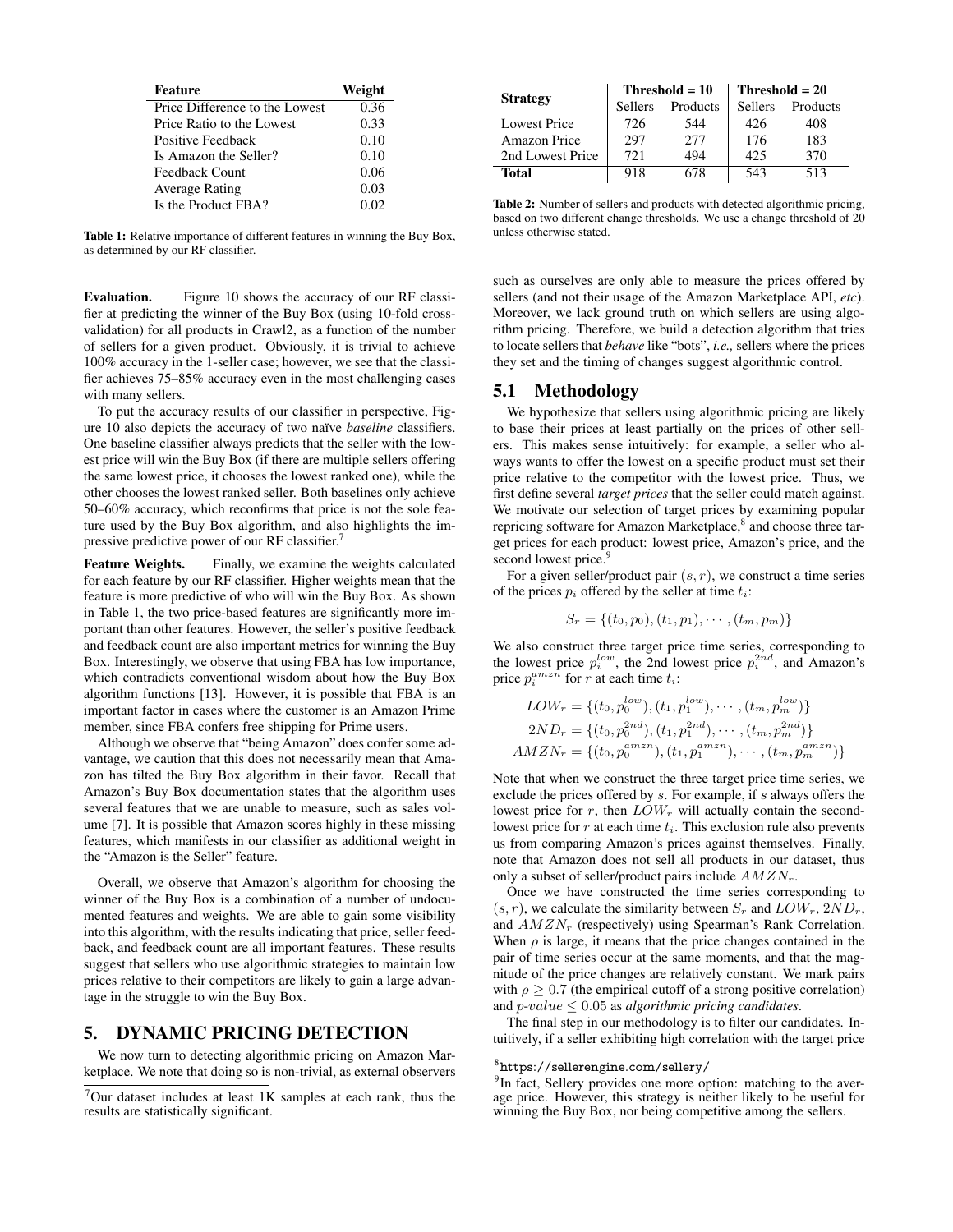





Price Change Percentage (%)

Figure 11: Number of algorithmic sellers detected with different change thresholds.



Figure 14: Example of 3P seller (in red) matching the lowest price of all other sellers.



Figure 16: Example of Amazon (in red) setting a premium over the lowest price of all other sellers.

also makes a large number of price changes, this provides more evidence that the seller is using algorithmic pricing. Conversely, if the number of price changes in the time series is small, then it is possible that the correlation is coincidental. Thus, we define the *change threshold* as the minimum number of price changes that must occur in a time series  $S_r$  for us to consider s as using algorithmic pricing.

Figure 11 shows the number of sellers that we consider to be doing algorithmic pricing when we apply different change thresholds. As expected, we observe that the number of sellers decreases rapidly as we increase the change threshold. Unless otherwise stated, in the remainder of the paper, we choose 20 as our change threshold since it represents a conservative threshold that is in the "knee" of the distribution.

#### 5.2 Algorithmic Pricing Sellers

Now that we have described our methodology, we briefly examine the set of sellers that we find to be doing algorithmic pricing. Table 2 shows the number of algorithmic pricing sellers and the number of products they sell that we detect with change thresholds of 10 and 20. In this table, we merge the sellers and products from Crawl1 and Crawl2 and present the total unique numbers.

We immediately observe that many more sellers appear to be using the overall lowest price (and 2nd lowest price) as the target for their algorithmic pricing than Amazon's price. However, it is important to note the different strategies are not necessarily mutually exclusive. For example, a seller matches to both Amazon and low-



Figure 13: CDF of relative price differences between algorithmic sellers and target prices.



Figure 15: A second example of 3P seller (in red) matching the lowest prices offer by two other sellers.



Figure 17: Example of Amazon (in red) matching to the lowest price over time.

est when Amazon is the lowest price, and a seller matching to the lowest price is likely to often match (*i.e.,* correlate strongly with) to the second-lowest price as well. The Total line shows the overall unique numbers of sellers and products we detect. In the case when the change threshold is 20, we see that 2.4% of all sellers in our dataset use algorithmic pricing. However, this is 38% of all sellers that have ≥20 changes for *at least* one product they sell.

To determine the gap between the prices offered by the suspected algorithmic sellers and the target prices, we plot two figures. Figure 12 examines the *absolute* difference between the algorithmic sellers' prices and the corresponding target prices. We separate sellers matching to the lowest price and sellers matching Amazon's price in this plot (we ignore the second lowest price in this plot as matching to the second lowest price is very similar to matching to the lowest). We observe that algorithmic sellers who match to the lowest price are very close to the lowest price: 70% of these sellers set their price within \$1 of the lowest price. However, only 40% of algorithmic sellers are within \$1 of Amazon's price.

The fact that algorithmic sellers matching to Amazon tend to charge higher prices may be due to the required commission fees that Amazon charges. For example, if a 3P seller and Amazon share the same wholesale cost for a product, the 3P seller must charge a higher price to maintain the same profit margin. As described in § 2.1, Amazon's commission fees are around 15% for most product categories. To see if we can observe algorithmic sellers that include these fees in their prices, we plot the *relative* difference between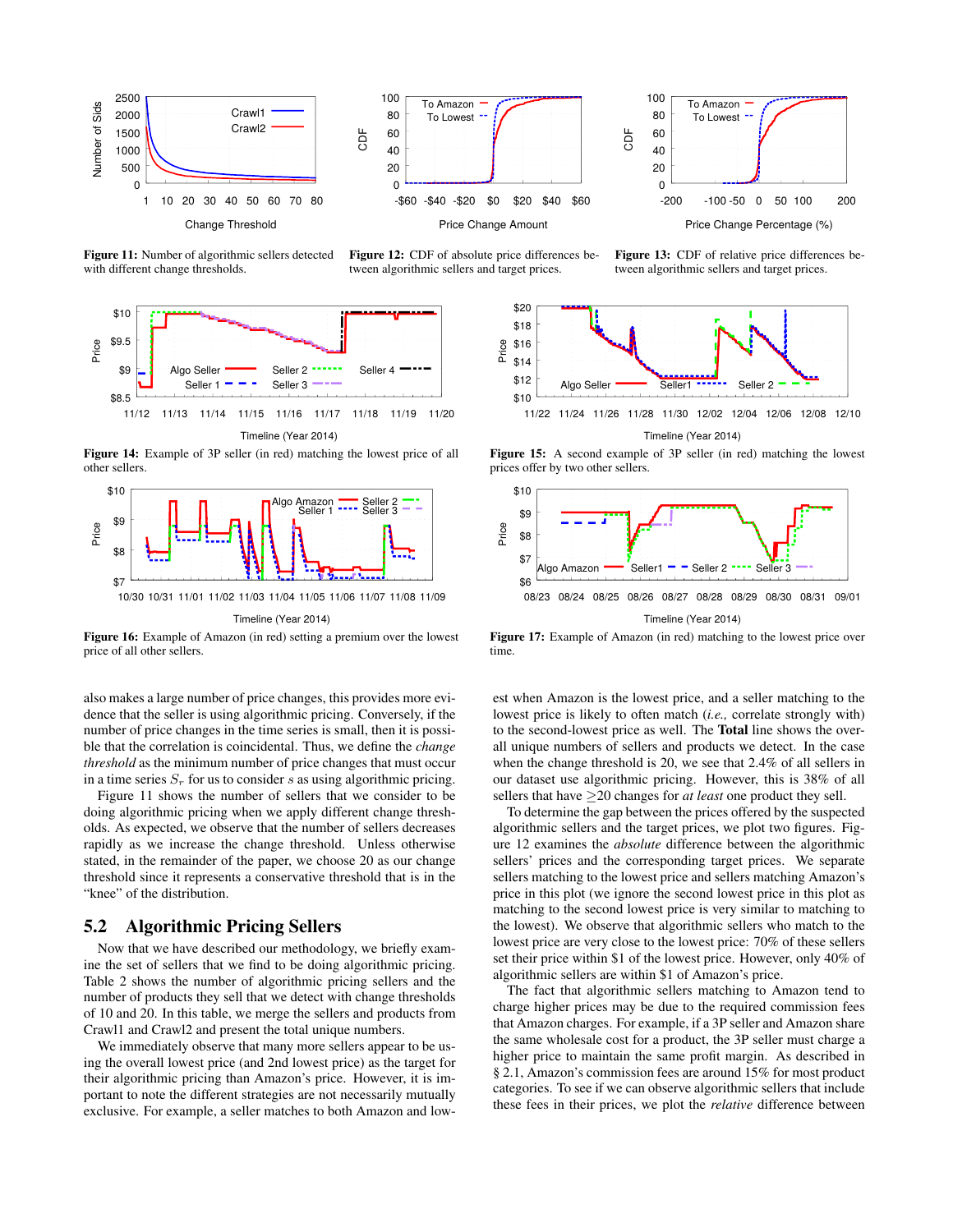

Figure 18: Distribution of seller/product lifetimes for algorithmic and non-algorithmic sellers.

Figure 19: Number of products sold by algorithmic and non-algorithmic sellers.

Figure 20: Percentage of positive feedback for algorithmic and non-algorithmic sellers.

the algorithmic sellers' prices and the target prices in Figure 13. As expected, we see very different behavior between algorithmic sellers matching Amazon's price and the overall lowest price; we can observe a number of sellers who choose a new price that is 15–30% above Amazon's price.

## 5.3 Price Matching Examples

We conclude this section by showing a few example products where we detected algorithmic pricing. First, Figure 14 shows an example where a 3P seller has a clear strategy to always match the lowest price across all other sellers. In the figure, we can see four other sellers that offer the lowest price over time, and the algorithmic seller (in red) always quickly matches their price.

Second, we observe several cases where the seller offering the lowest price is able to sell the product well above their reserve price. As shown in Figure 15, the algorithmic seller always matches the lowest price from the other two sellers. Although we the algorithmic seller is willing to sell the product for as low as \$12, the majority of the time they sell at prices up to 40% higher.

Third, we observe many cases where Amazon itself appears to be employing algorithmic pricing. Figure 16 shows a case where Amazon (in red) chooses their price to be a premium above the lowest price of all other sellers. In the figure, we observe that there are three other sellers that offer the lowest price at different points in time, but that Amazon is almost always slightly more expensive.

Fourth, we observe cases that Amazon adopts more complex pricing strategies than simply matching lowest prices. As shown in Fig 17, Amazon appears to have a ceiling at around \$9, above which they match the lowest price, but below which they sell the product at a small premium relative to the lowest price.

#### 6. ANALYSIS

At this point, we have identified the sellers who are likely using algorithmic pricing. In this section, we compare and contrast the characteristics of algorithmic and non-algorithmic sellers. In particular, we are interested in answering the following questions: (1) How do the business practices of algorithmic sellers compare to non-algorithmic sellers? (2) What fraction of market dynamics are likely caused by algorithmic sellers? and (3) What is the impact of algorithmic sellers on the Buy Box?

## 6.1 Business Practices

To compare the general business practices between algorithmic sellers and non-algorithmic sellers, we examine the following four seller-level characteristics: lifespan of products, inventory size, feedback volume, and ranking in the seller page. Note that this list of characteristics is not comprehensive: as mentioned in § 4.3, we do not have access to several seller features such as return rate of products, shipping time, *etc*. Since Amazon itself plays a dual

role as a merchant and the host of the marketplace, we examine its role as a seller separately.

Product Lifespan. We begin by examining the *lifespan* of seller/product pairs in our dataset. The lifespan of a pair begins the first time we observe a seller offering that product, and ends the last time we observe that seller offering the product. Given our crawling methodology, the shortest possible lifespan is 25 minutes, while the longest are 3 and 1 months for Crawl1 and Crawl2, respectively.

Figure 18 shows the distribution of seller/product lifespans for both algorithmic and non-algorithmic sellers. We observe that algorithmic sellers are active in the marketplace for significantly *longer* periods of time than non-algorithmic sellers. For example, the median seller/product lifetime for an algorithmic seller is 30 days, while it is only 15 days for a non-algorithmic seller. As we show momentarily, our data suggests that algorithmic sellers have a high sales volume, so the long lifespans of their products further suggest that they have a large amount of inventory. Note that the vertical anomalies in Figure 18 around 1 month are artifacts caused by the different lengths of Crawl1 and Crawl2.

Inventory, Feedback, and Rank. Next, we compare the total number of products sold by algorithmic and non-algorithmic sellers. Since Crawl1 and Crawl2 focused on best selling products, the dataset may not contain all products sold by sellers. To obtain complete inventories, we conducted a separate crawl that exhaustively collected the entire inventory for 100 randomly selected algorithmic and non-algorithmic sellers, respectively. Note that the inventory for algorithmic sellers includes *all* products they sell, not just specific products where we detect algorithmic pricing.

Surprisingly, as shown in Figure 19, algorithmic sellers sell fewer unique products by a large margin. This suggests that algorithmic sellers tend to specialize in a relatively small number of products, perhaps focusing on items that they can obtain in bulk at low wholesale prices.

Next, we examine the feedback received by sellers from customers. On Amazon, customers may rate sellers on a 0–5 scale and also provide feedback about whether their experience with the seller was positive or negative. Amazon presents each seller's average rating (0–5), percentage of feedback that is positive (0–100), and total amount of feedback on the *New Offers* pages. Note that Amazon does not display these stats for sellers with insufficient feedback (typically new sellers), and thus we ignore them in the following analysis (this only filter out 5% and 15% of algorithmic and non-algorithmic sellers in our dataset, respectively).

Figure 20 shows the cumulative distribution of positive feedback percentage for all sellers in our dataset. We observe that algorithmic sellers have slightly higher positive feedback than nonalgorithmic sellers. However, almost all sellers have greater than 80% positive feedback; given this compressed value range, algorithmic sellers' positive feedback advantage is more significant.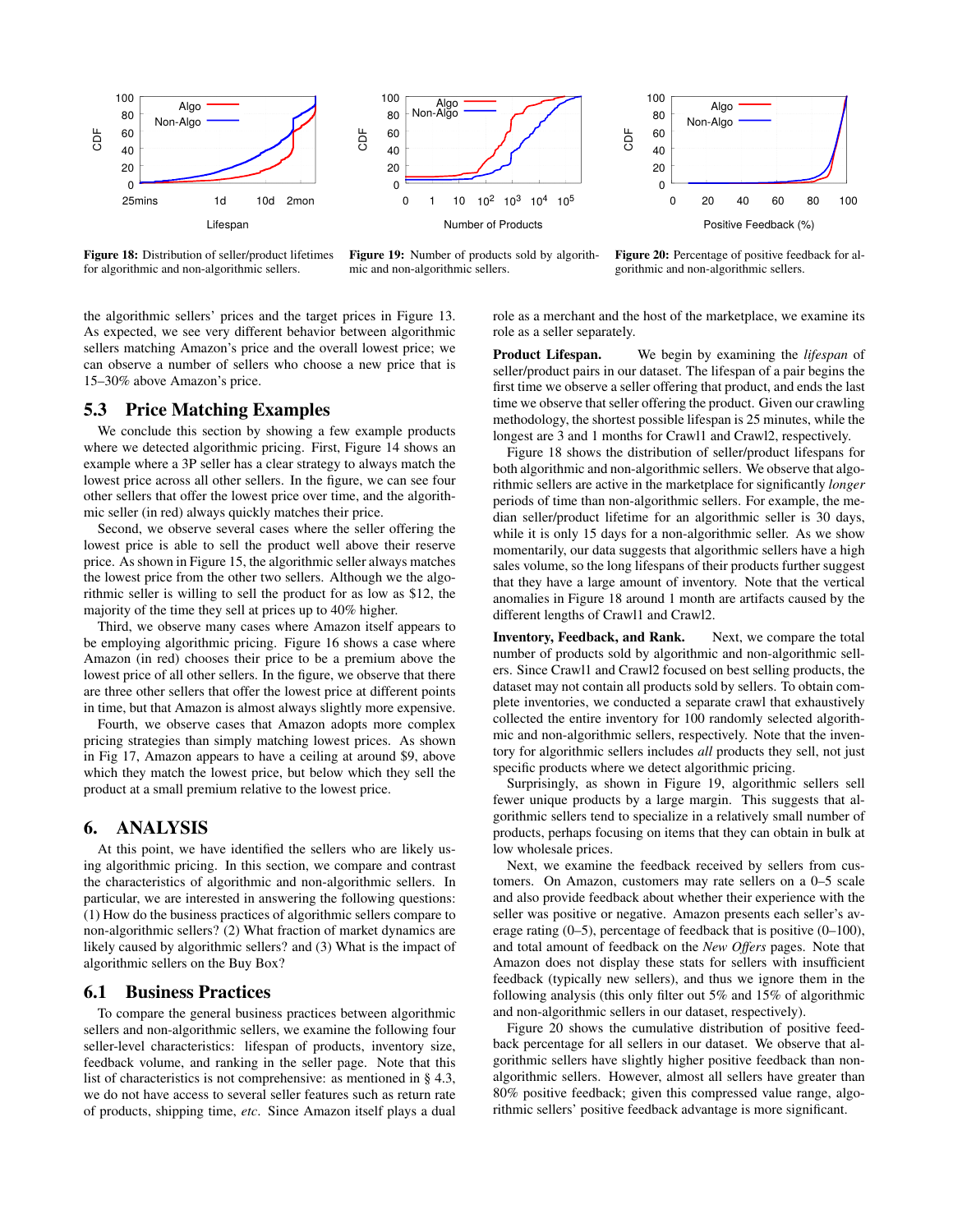



Figure 21: Amount of feedback received for algorithmic and non-algorithmic sellers.



Figure 22: Cumulative distribution of rank on the *New Offers* page for algo and non-algo sellers.



Figure 23: Cumulative distribution of Amazon's rank in the presence/absence of algorithmic sellers.

0 5 10 15 19

Algo Non-Algo

Absolute Rank



Figure 24: Number of price changes per seller/product pair.

Figure 25: Number of changes in the Buy Box for products with and without algorithmic sellers.

Figure 26: Probability of winning the Buy Box for algo and non-algo sellers at different ranks.

Figure 21 examines the amount of feedback received by algorithmic and non-algorithmic sellers. In this case we observe a stark contrast: algorithmic sellers acquire significantly greater amounts of feedback. There are two reasons why this could be happening: first, algorithmic sellers could have much higher sales volume than non-algorithmic sellers. Second, algorithmic sellers could be more aggressive about soliciting customer feedback.

Taken together, our results show that algorithmic sellers exhibit significantly different characteristics than non-algorithmic sellers: they sell fewer unique products, but in the products where they do compete, they participate in the marketplace for longer periods of time, and they acquire significantly larger amounts of positive feedback (suggesting they may have higher sales volumes).

The feedback and sales volume characteristics of algorithmic sellers put them at an advantage with respect to non-algorithmic sellers. As shown in Figure 22, when comparing all the products in their respective inventories, the rank of algorithmic sellers on the *New Offers* page tends to be significantly higher than that of nonalgorithmic sellers. Note that neither CDF goes to 100% because there are cases where sellers do not appear in the top 20 list.

Amazon as a Seller. Given Amazon's dual role as merchant and host of the marketplace, it makes sense to examine their role as a seller separately. Table 3 shows the percentage of best-selling products that are sold by Amazon. "Overall" means that Amazon sold the product at some point during our crawls, while "Each Crawl" is the average percentage of products sold by Amazon during each snapshot. Although Amazon's inventory of products forsale does appear to change over time, they still dominate the market, offering around 75% of all best-selling products over time.

|                     |      | Algorithmic Non-Algorithmic |
|---------------------|------|-----------------------------|
| Overall             | 172% | 73%                         |
| Each Crawl   $62\%$ |      | 63%                         |

Table 3: Percentage of products with Amazon as one of the listed sellers.

Besides having an enormous inventory, Amazon is also known for their low prices. To demonstrate this, we plot Figure 23, which shows the the rank of Amazon as a seller on the *New Offers* page for every product at each crawl. As we observed in Figure 7, the list is *roughly* ordered from least-to-highest price.

CDF

Overall, we observe that Amazon ranks highly for almost all products they sell. However, if we compare the products that have sellers doing algorithmic pricing to products without such sellers, we see a dramatic difference. In products with algorithmic sellers, we see that Amazon ranks in the top 5 sellers 88% of the time; in products without such sellers, we this percentage increases to 96%. Thus, even Amazon tends to be ranked lower for products where algorithmic sellers are active.

## 6.2 Price and Buy Box Dynamics

Next, we move on to examining the dynamics of Amazon Marketplace. First, we look into price changes for each seller/product pair, followed by price and product changes in the Buy Box. Finally, we compare the frequency of algorithmic and nonalgorithmic sellers winning the Buy Box.

**Price Changes.** Figure 24 shows the distribution of number of price changes per seller/product pair. We observe that for nonalgorithmic sellers, the price *never* changes for 65% of the pairs. This suggests that either there is no competitive pressure to instigate changes, or the seller is unsophisticated.

However, if we examine the algorithmic sellers, we observe a very different distribution. Pairs with at least one price change are more common than not, $^{10}$  and there is a long tail of products whose prices change 100 or even 1000 times. Unsurprisingly, algorithmic sellers are much more active in the marketplace.

<sup>&</sup>lt;sup>10</sup>Readers may notice that the number of price changes for algorithmic sellers in Figure 24 goes below 20, which is the change threshold we set to detect those algorithmic sellers. However, this plot includes *all* the products sold by the algorithmic sellers, some of which have <20 changes during our crawl.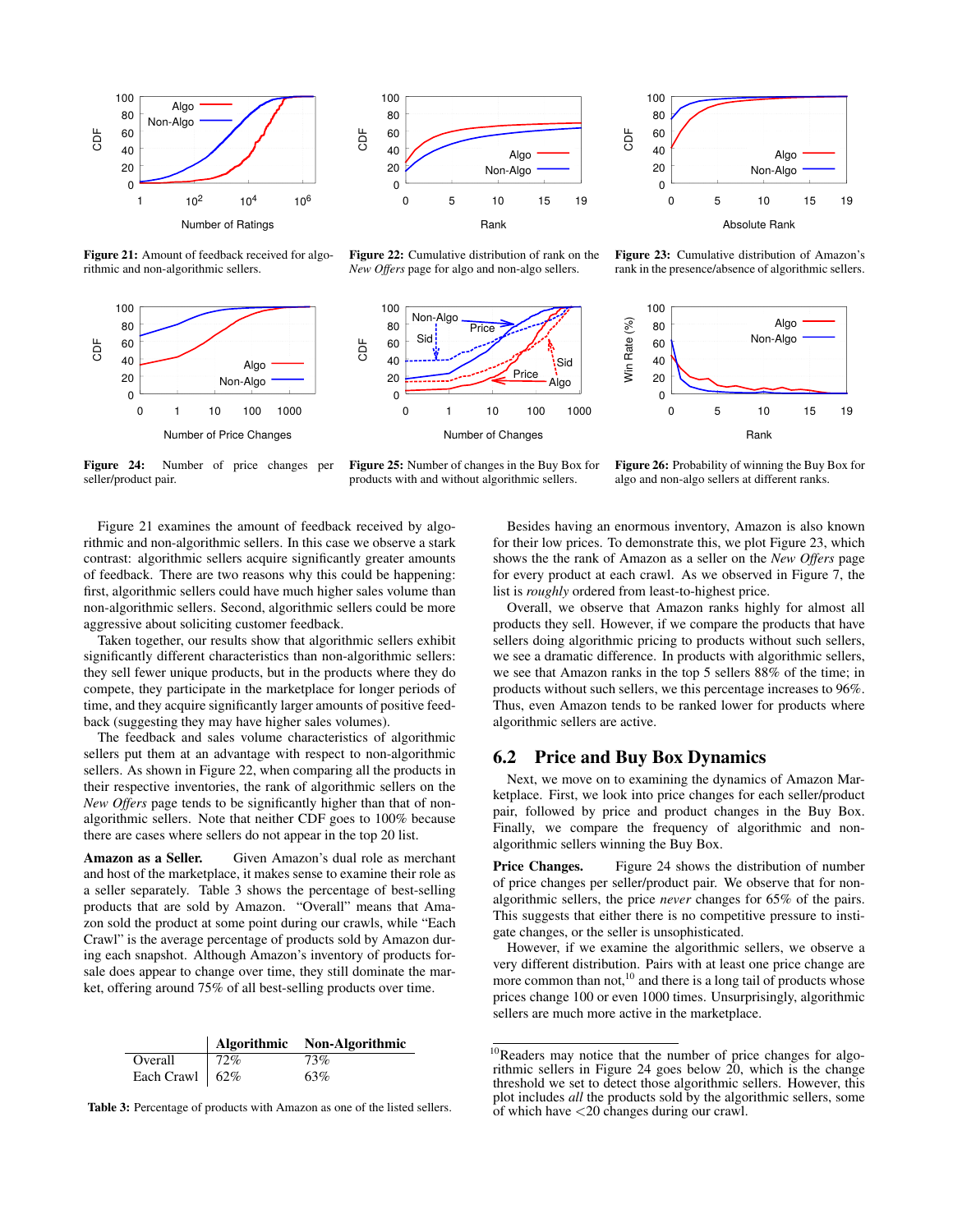Buy Box. Next, we examine the impact of algorithmic sellers on the Buy Box. Figure 25 compares the number of seller (labeled as *Sid*) and price changes we observe in Buy Boxes for products that have algorithmic sellers, and products that do not. As expected, products with algorithmic sellers experience many more price and seller changes in the Buy Box: for example, 20% of products without algorithmic sellers have zero price changes, versus only 2% for products with algorithmic sellers. Unfortunately, this exposes customers to a great deal of volatility, which they may perceive to be confusing and undesirable [9].

Next, we examine whether algorithmic sellers are successful at winning the Buy Box. As shown in Figure 26, this is indeed the case: algorithmic sellers are more likely to win the Buy Box at all ranks except for the top one. Given the importance of winning the Buy Box, this result is quite interesting: as shown in Figures 12 and 13, algorithmic sellers tend to set their prices greater than or equal to the lowest price for a product. However, even though algorithmic sellers do not offer the lowest prices, they manage to win the Buy Box anyway due to their feedback and sales volume.

## 7. RELATED WORK

Theoretical Work on Price Competition. With easy access to the Internet and computation technologies, e-commerce sellers are able to adjust their prices automatically by setting algorithmic rules against other competitors in the market. These sellers are playing a *pricing game* in the marketplace. [11, 32, 14] model a pricing game played by the sellers and study the properties of its equilibria as a function of the dependencies among goods/services offered by the sellers. [19, 18, 10] extend the traditional price competition model proposed by Bertrand [14] to combinatorial settings. [12] models price competition in marketplaces where equilibria rarely exist.

Issues in Online Marketplace. Online marketplaces bring customers convenience, low prices, and a vast inventory of products. However, the anonymous nature of online marketplaces makes them vulnerable to manipulation and fraud conducted by unscrupulous parties. [26, 31, 33] study insincere sellers that generate opinion spam and artificial ratings to manipulate the reputation systems on online marketplace. [39] conduct an empirical analysis on the Seller Reputation Escalation (SRE) ecosystem that provides a shill-purchasing service for escalating business' reputations on the Taobao online marketplace.

Several empirical studies have also show that online marketplaces can cause privacy issues for consumers. Minkus *et al.* [30] reveal that attackers can correlate the highly sensitive user information from public profiles in eBay's feedback system with their social network profiles on Facebook. Similarly, [34] discovered personal information and detailed shopping habits leaking from online merchants to payment providers (*e.g.,* PayPal).

Auditing E-Commerce Algorithms. Automated algorithms are becoming increasingly ubiquitous on online marketplaces. However, the impact of these algorithms on users are often poorly understood, and not always positive. [20] studied Uber's surge pricing algorithm and revealed that an implementation bug was causing users to receive out-of-date pricing information. [25, 28, 29] uncovered instances of price discrimination and price steering on major e-commerce sites. Finally, Edelman *et al.* revealed the existence of systemic racial discrimination on AirBnB [24].

## 8. CONCLUDING DISCUSSION

E-commerce marketplaces have changed many aspects of how goods are bought and sold. Recently, these services have made algorithmic pricing (*i.e.,* using computer algorithms to automatically price goods) a realistic possibility for even small-scale sellers. However, the impact of algorithmic pricing on marketplaces and customers is not yet understood, especially in heterogeneous markets that include competing algorithmic and non-algorithmic sellers.

In this paper, we took the first steps towards detecting and quantifying sellers using algorithmic pricing on Amazon Marketplace. We collected large-scale data on products and sellers on Amazon Marketplace, and we make our code and data available to the research community.<sup>11</sup> We found that algorithmic sellers can be detecting using a target price time series, and we identify over 500 such sellers in our data set.

Our findings illustrate the power of algorithmic pricing in online marketplaces. Sellers we identified as using algorithmic pricing receive more feedback and win the Buy Box more frequently, likely suggesting higher sales volumes and thus more revenue than non-algorithmic sellers. Furthermore, we observe cases where algorithmic sellers change prices tens or even hundreds of times per day, which would be difficult for a human to maintain over time—especially one attempting to manage many products simultaneously—but is trivially automated. Clearly, the existence of cost-effective, user-friendly automation platforms like Sellery and Feedvisor is a win for sellers, especially smaller merchants who lack a dedicated programming staff.

However, there are also caveats introduced by algorithmic pricing. First, it is challenging for non-algorithmic sellers to compete with algorithmic sellers, which suggests an arms race that may terminate with all serious sellers adopting automation. The Buy Box algorithm exacerbates the disparity between algorithmic and nonalgorithmic sellers, as it creates a largely winner-take-all marketplace where the Buy Box winner receives the vast majority of sales.

Second, increasing automation opens the door to intentional and unintentional market distortions. Although we do not observe any of these issues in our data, there are documented cases of algorithms pushing prices to unrealistic heights [37] and being used to implement price fixing [5]. We view our efforts to detect dynamic pricing as the first step towards long-term monitoring of algorithms in markets, with the ultimate goal of increasing transparency of these practices.

Finally, it is not clear what the impact of dynamic pricing is on customers. As shown in Figures 14–17, the presence of algorithmic sellers does not necessarily push item prices down to their reserves. Furthermore, as previously noted, algorithmic pricing can cause prices to fluctuate rapidly, which gives rise to the need for third-party price monitoring tools like CamelCamelCamel.<sup>12</sup> Arguably, this makes the shopping experience more complicated for customers, although more quantitative and qualitative work is necessary to truly understand how these factors impact customers.

## Acknowledgements

We thank the anonymous reviewers for their helpful comments. This research was supported in part by NSF grants CNS-1054233, CNS-1319019, and CHS-1408345. Any opinions, findings, and conclusions or recommendations expressed in this material are those of the authors and do not necessarily reflect the views of the NSF.

<sup>11</sup>Available at http://personalization.ccs.neu.edu

<sup>12</sup>http://camelcamelcamel.com